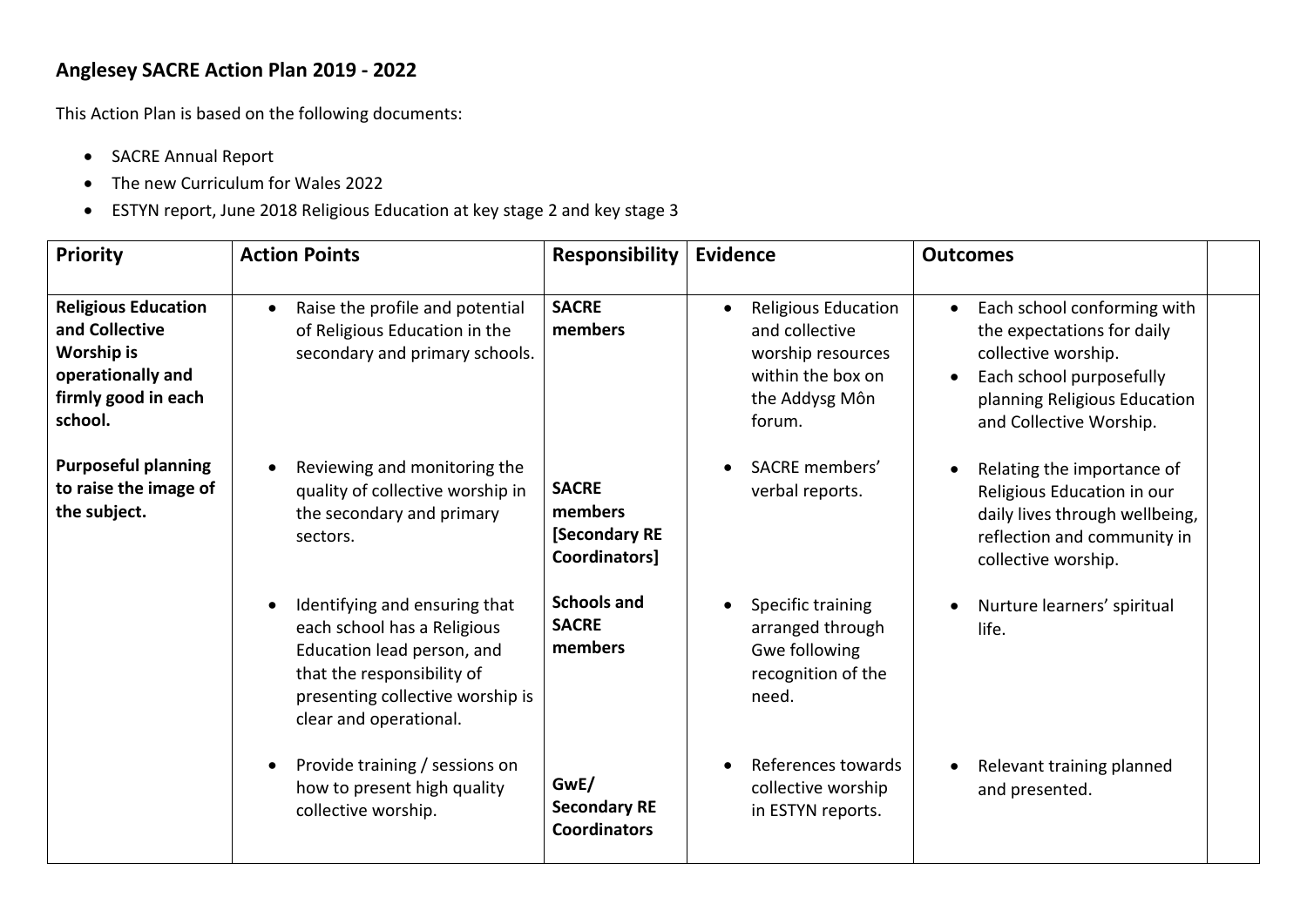|                                                                                                                                                                                 | Raising the level of<br>$\bullet$<br>accountability of SACRE<br>members.<br>Work programme for the<br>members for them to observe<br>collective worship sessions in<br>schools.<br>Scrutiny reports to ensure a<br>continuum of learning.                                                                                                                                                                | <b>Authority</b><br><b>SACRE</b><br><b>Committee</b>             |                                                                                                         | SACRE members fully active<br>in familiarising themselves<br>with schools' work within<br>the area through holding<br>termly visits and reports.                                                                                             |
|---------------------------------------------------------------------------------------------------------------------------------------------------------------------------------|----------------------------------------------------------------------------------------------------------------------------------------------------------------------------------------------------------------------------------------------------------------------------------------------------------------------------------------------------------------------------------------------------------|------------------------------------------------------------------|---------------------------------------------------------------------------------------------------------|----------------------------------------------------------------------------------------------------------------------------------------------------------------------------------------------------------------------------------------------|
| Teachers' knowledge<br>of their<br>responsibilities in<br>relation to RE is<br>current to enable<br>them to teach the<br>requirements of the<br><b>NCfW with</b><br>confidence. | Ensuring that headteachers,<br>$\bullet$<br>teachers and SACRE members<br>are knowledgeable about<br><b>Religious Education</b><br>requirements as part of the<br>Humanities Area of Learning<br>and Experience within the New<br>Curriculum.<br>Ensure opportunities to share<br>good practice between schools<br>through looking at learners'<br>work, work plans and informal<br>lesson observations. | <b>Subject Advisor</b><br>and Leaders<br>from pioneer<br>schools | Examples of good<br>practice.<br>Learners' work<br>reflects NCfW<br>requirements of a<br>high standard. | Each learner's RE work<br>$\bullet$<br>reflecting the four areas.<br>Learners gaining valuable<br>experiences from the<br>learning and teaching.<br>RE is a natural part of the<br>learning and is given equal<br>attention within the AoLE. |
|                                                                                                                                                                                 | Ensure links between primary<br>and secondary teachers in the<br>Humanities AoLEs to share<br>good practice.                                                                                                                                                                                                                                                                                             |                                                                  | Meeting minutes.                                                                                        |                                                                                                                                                                                                                                              |